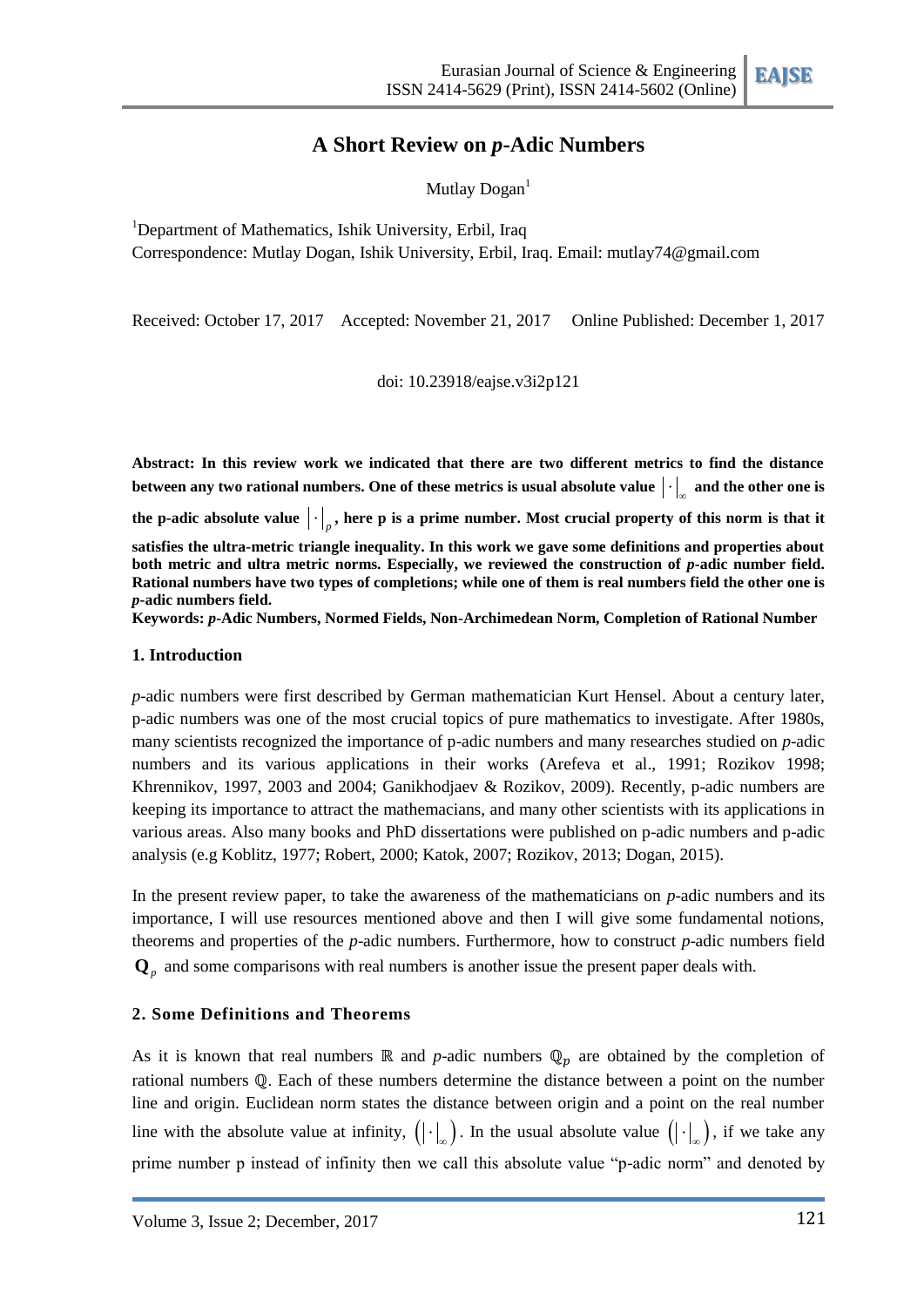$\cdot \big|_p$ . Most useful and important of the p-adic metric is "it satisfies the strong triangle inequality."  $x + y \Big|_p \le \max \left\{ |x|_p, |y|_p \right\},\}$  which is also called ultra-metric triangle inequality. This metric provided the second type of the completion of rational numbers that is called *p*-adic numbers field  $\mathbb{Q}_p$ .

Following proposition is very simple but it is very useful.

**Proposition 2.1** [\(Katok 2007\)](file:///C:/Users/MIQDAD/Desktop/Research%2017-18/6%20Ağustos%202015%20TezSon.doc%23_ENREF_14) If  $\lim_{n \to \infty} x^n = 0$  then  $||x|| < 1$ .

**Proof:** Let  $||x|| < 1$ .  $\lim_{n \to \infty} ||x^n|| = 0$  $\lim_{n\to\infty}$   $||x^n|| = 0$  since  $||x^n|| = ||x||^n$  i.e.  $\lim_{n\to\infty} x^n = 0$ . Let us assume that  $||x|| \ge 1$ . Hence we get  $||x^n|| \ge 1$  for all positive *n*. So, it shows that  $\lim_{n \to \infty} x^n \ne 0$  $\lim_{n \to \infty} x^n \neq 0$ . Therefore, this is a contradiction with  $\lim_{n\to\infty} x^n = 0$ . Then we conclude that the proposition holds.

**Definition 2.2** If a norm holds the following inequality;

$$
|x + y| \le \max\{|x\|, \|y\|\}\tag{0.1}
$$

then this norm is called "non-Archimedean norm."

Following proposition gives us the condition of the non-Archimedean norm.

**Proposition 2.3** [\(Katok 2007\)](file:///C:/Users/MIQDAD/Desktop/Research%2017-18/6%20Ağustos%202015%20TezSon.doc%23_ENREF_14) Items below are identical

- i) The norm  $\|\cdot\|$  is non-Archimedean
- ii) ii)  $||n|| \leq 1$  for all  $n \in \mathbb{Z}$ .

**Proof:**  $(i) \implies (ii)$ : We prove this assertion by induction method. Firstly, let

For  $n = 1$ ,  $||1|| = 1 \le 1$ .

For  $k = n - 1$ ,  $||k|| \le 1$ .

From here let us show that  $||n|| \le 1$ . We can easily get that;  $||n|| = ||n-1+1|| \le \max\{||n-1||, ||1||\} = 1$ since  $||n-1|| = ||k|| \le 1$  and  $||1|| = 1$ . Therefore for all  $n \in \mathbb{N}$  we get  $||n|| \le 1$ . For all  $n \in \mathbb{Z}$ ,  $||n|| \le 1$ since  $\|-n\| = \|n\|$ .

 $(ii) \Rightarrow (i)$ :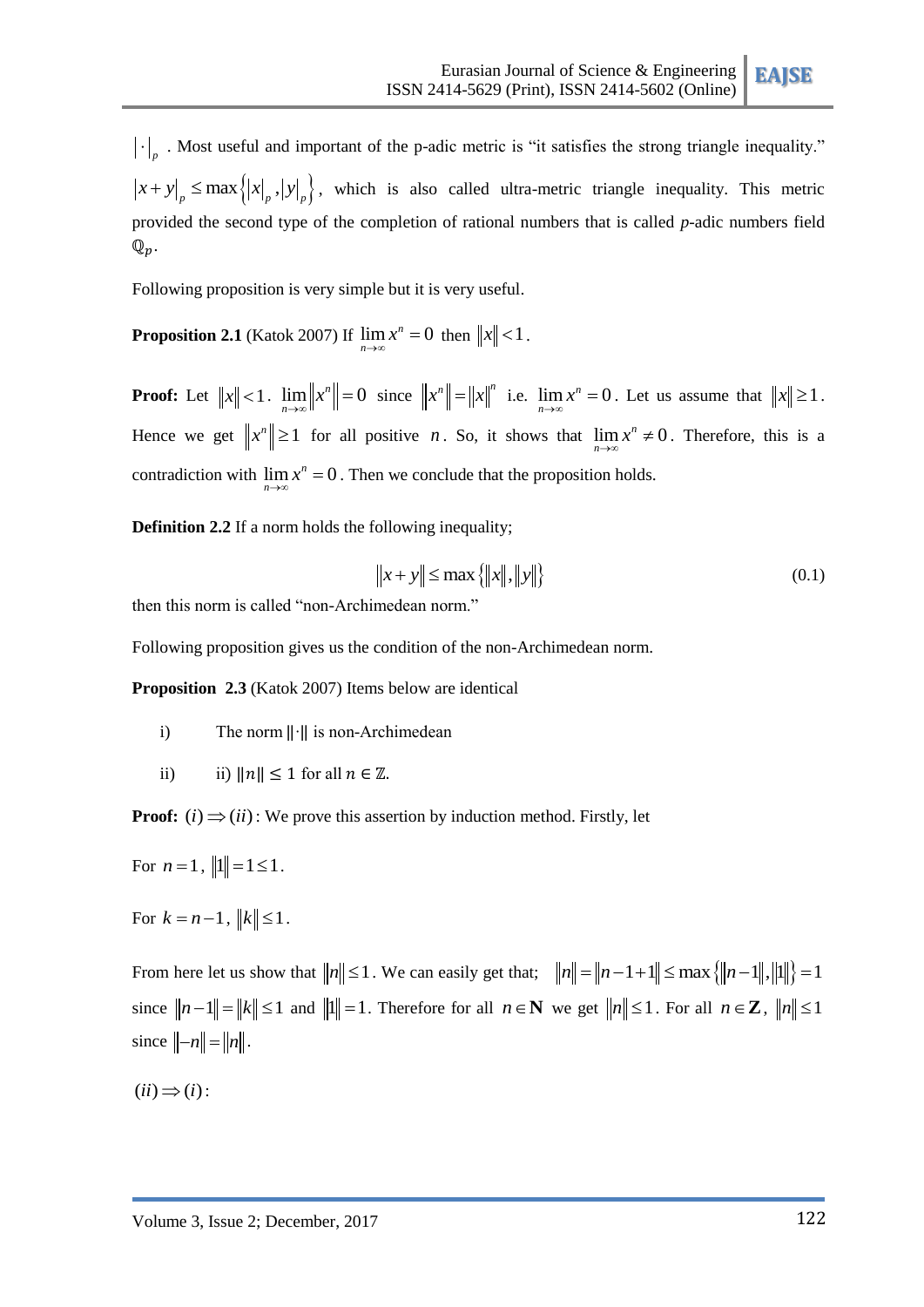$$
\text{ISSN 2414-5629 (Print), ISSN 2414-5602 (Online)} \longrightarrow \text{SSN 2414-5602 (Online)}
$$
\n
$$
\|x + y\|^n = \left\|(x + y)^n\right\| = \left\|\sum_{k=0}^n \binom{n}{k} x^k y^{n-k}\right\| \le \sum_{k=0}^n \left\|\binom{n}{k}\right\| \|x\|^k \|y\|^{n-k}
$$
\n
$$
\le \sum_{k=0}^n \|x\|^k \|y\|^{n-k} \le (n+1) \left[\max \{\|x\|, \|y\|\}\right]^n
$$
\n(0.2)

Then for all  $n \in \mathbb{Z}$ , we obtain that  $||x+y|| \le \sqrt[n]{n+1} \max\{||x||, ||y||\}$ . Hence, as  $n \to \infty$ ,  $||x|| \leq \max\{\|x\|, \|y\|\} \text{ since } \lim_{n \to \infty} \sqrt[n]{n+1} = 1.$ 

This proposition provides us to get the difference between Archimedean and non-Archimedean norms. In this case for  $x, y \in F, x \neq 0$ , if there exists any positive integer *n* that satisfies the inequality  $\|n \cdot x\| > \|y\|$ , then this norm is called Archimedean norm. To indicate this for  $x, y \in F$ , let  $||y|| > ||x||$ , then we get  $||n|| \ge \frac{||y||}{||y||} > 1$ *y n x*  $\geq \frac{||y||}{||y||} > 1$  for an existing positive integer *n* i.e. this norm is an Archimedean norm. Conversely, if a norm is an Archimedean then  $||n|| > 1$  for a positive integer *n*. At the same time, as  $k \to \infty$ ,  $||n||^k \to \infty$  and for some k, we can get  $||n||^k > \frac{||y||^k}{\|y\|}$ *n x*  $\frac{||y||}{||y||}$  and it satisfies the Archimedean property  $||n^k x|| > ||y||$  i.e.

$$
\sup\{\|n\| : n \in \mathbb{Z}\} = +\infty\tag{0.3}
$$

**Proposition 2.4** (Katok 2007) Let F be a non-Archimedean field. For all  $a, x \in F$ , If the inequality  $||x - a|| < ||a||$  holds then  $||x|| = ||a||$ .

**Proof:** From the strong triangle inequality, we get  $||x|| = ||x - a + a|| \le \max \{||x - a||, ||a||\} = ||a||$ . On the other hand, it becomes  $||a|| = ||a - x + x|| \le \max\{||x - a||, ||x||\}$ . If  $||x - a|| > ||x||$  then  $||a|| \le ||x - a||$ . This contradicts with the condition  $||x-a|| < ||a||$ . Therefore it becomes  $||x-a|| \le ||x||$  and  $||a|| \le ||x||$ . . Thus  $||x|| = ||a||$ .

**Note 2.5** We can express the proposition above as follows:

Let  $a, b \in F$  and  $\|\cdot\|$  is a non-Archimedean norm on the field F. Therefore

$$
||a|| \ge ||b|| \Rightarrow ||a+b|| = ||a||.
$$
 (0.4)

This property shows that in an ultra-metric space all triangles are isosceles and legs are longer than its base in length.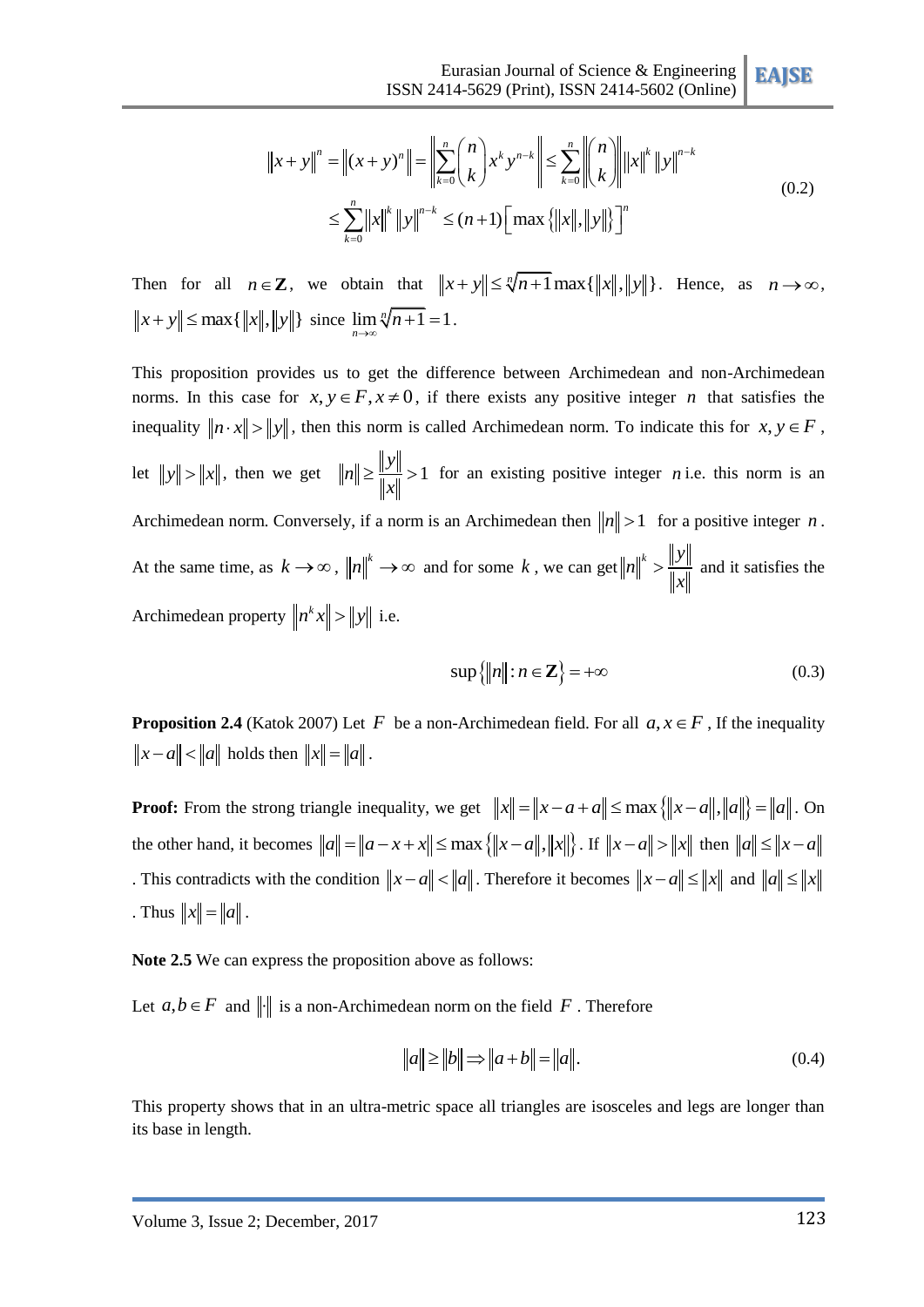**Proposition 2.5** (Katok 2007) Let the norm  $\left( \left\| \cdot \right\| \right)$  be a non-Archimedean norm. Any point belonging to the open ball  $B(a,r) = \{x : ||x-a|| < r\}$  is the center of this ball in field F, i.e. if  $b \in B(a,r)$ then  $B(b, r) = B(a, r)$ . Same result also works for the closed ball in the field F.

**Proof:** Assume that  $x \in B(b, r)$ . From our assumption we get  $|a-b|_p < r$ ,  $|b-x|_p < r$  and using the strong triangle inequality, it is easy to get follows

$$
|a-x|_p = |(a-b)+(b-x)|_p \le \max\left(\left|a-b\right|_p, \left|b-x\right|_p\right) < r.
$$

Hence;  $B(b,r) \subset B(a,r)$ . By the same manner; easily it can be obtained that  $b \in B(a,r)$ ,  $a \in B(b,r)$  since  $|a-b|_p < r$  for b. Then we get  $B(a,r) \subset B(b,r)$  and we conclude that both balls are identical.

Next proposition proves that any norm is either Archimedean or non-Archimedean.

**Proposition 2.6** (Katok 2007) Any two equivalent  $\left( \left\| \cdot \right\|_{1} \Box \right\| \cdot \left\|_{2} \right)$  norm in a field F, is either Archimedean or non-Archimedean.

**Proof:** If  $\|\cdot\|_1 \square \|\cdot\|_2$  then  $\|x\|_1 > 1$  and  $\|x\|_2 > 1$  for any integer x. To prove this, let us assume that  $||x||_1 > 1$  and  $||x||_2 < 1$ . Therefore  $||x^n||_1$  $x^n \Big|_1 \to \infty$  and  $\Big\| x^n \Big\|_2 \to 0$  as  $n \to \infty$ . This shows that the sequence  $(x^n)$  is a Cauchy sequence due to  $\| \cdot \|_1$  but not a Cauchy due to  $\| \cdot \|_2$ . This result contradicts with the equivalence of the norms. So, any norm is either Archimedean or non-Archimedean.

# **3.**  $p$ -Adic Numbers Field (  $\mathbf{Q}_p$  ) and Some Analysis on  $\mathbf{Q}_p$

In this section we are going to review some important properties of the p-adic numbers field  $\mathbf{Q}_p$ . Usual absolute value (|-|) is a norm in the rational numbers field. The metric  $d(x, y) = |x - y|$ determine the distance between an two points on the real number line which is called Euclidean metric. The completion of the rational numbers **Q** respect to this metric is real numbers field **R** , i.e.  $\overline{\mathbf{Q}} = \mathbf{R}$ .

Naturally; we may inquire that is there any other metric different from usual metric and it should be completion of rational numbers. Answer of this question uncovered existence of another metric that different than the usual one. Following construction demonstrates that there exists a different way to measure the distance between any two rational number. Let  $p$  be a prime number. Hence;

$$
x = p^{\text{ord}_p(x)} \cdot \left(\sum_{k=0}^{\infty} x_k p^k\right) \tag{0.5}
$$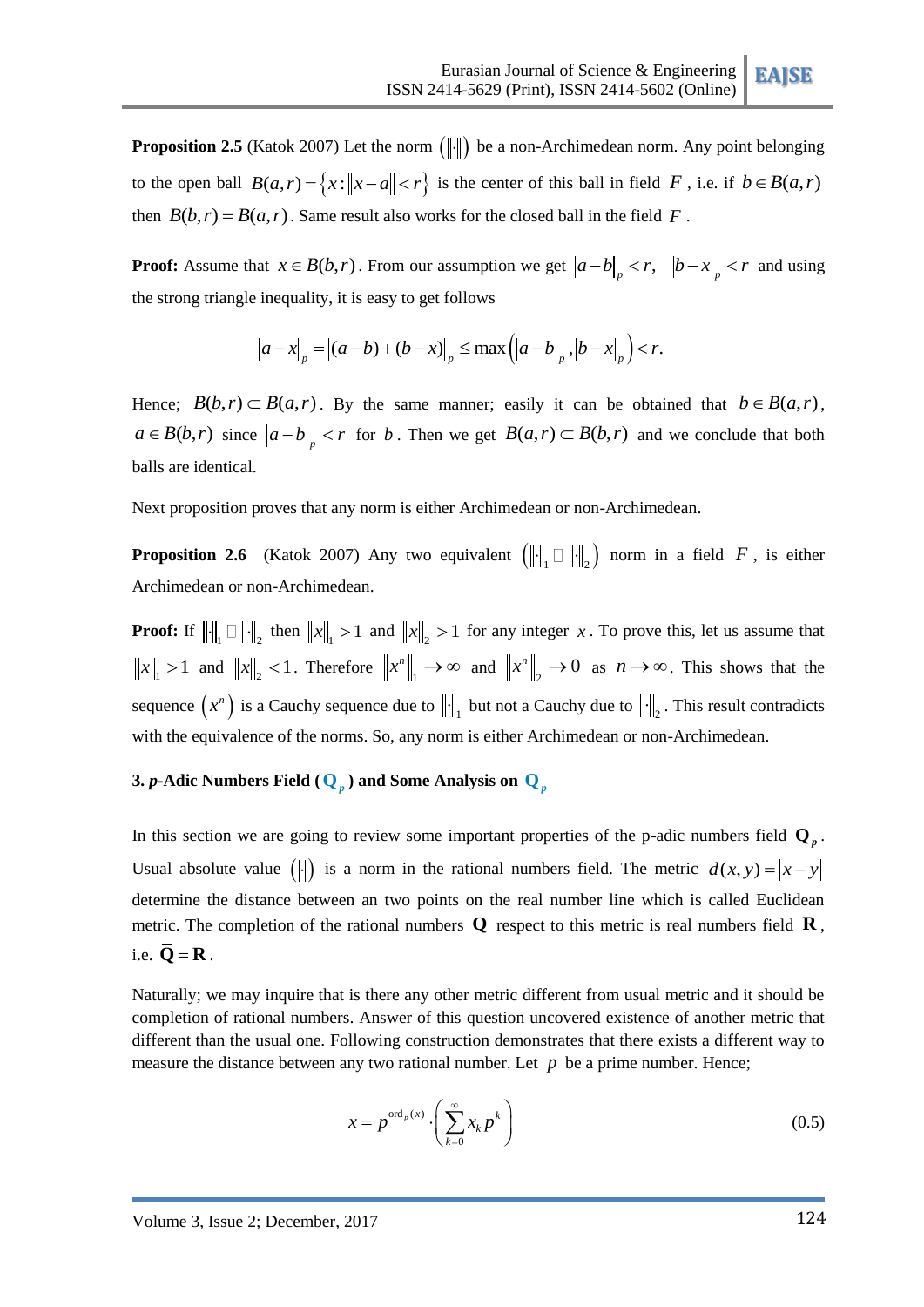and

$$
ord_{p}x = \begin{cases} \text{The highest order of } p \text{ that } p \text{ divides } x, x \in \square, \\ \text{If } x = \frac{a}{b}, a, b \in \square, b \neq 0 \text{ then } ord_{p}a - ord_{p}b. \end{cases}
$$
(0.6)

From  $(0.5)$  and  $(0.6)$  we get;

$$
|x|_{p} = \begin{cases} p^{-ord_{p}x} & \text{whenever } x \neq 0, \\ 0 & \text{whenever } x = 0. \end{cases}
$$
 (0.7)

We define the norm (0.7) as a transformation of  $\left\| \cdot \right\|_p : \mathbf{Q} \to \mathbf{R}$ . This norm is called *p-adic norm* in the rational numbers.

**Remark 3.1** If  $a, b \in \mathbb{N}$  then  $a \equiv b \pmod{p^n} \Leftrightarrow |a-b|_p \le \frac{1}{p^n}$  since when  $a \equiv b \pmod{p^n}$ ,  $a-b = p^n \cdot t$ . From here,  $|a-b| = |p^n \cdot t| \leq \frac{1}{2}$  $a-b\big|_p = \big|p^n \cdot t\big|_p \leq \frac{1}{p^n}$ *p*  $\left| -b \right|_n = \left| p^n \cdot t \right| \leq \frac{1}{n}$  is obtained.

**Lemma 3.2** The *p*-adic  $\left(\left|\cdot\right|_p\right)$  norm above is a non-Archimedean norm in rational numbers **Q**, i.e.

$$
|x+y|_p \le \max\left\{ |x|_p, |y|_p \right\}
$$

**Proof:** Let  $x = p^{\text{ord}_p(x)} \frac{m}{n}$ *n*  $=p^{\text{ord}_p(x)} \stackrel{m}{=}$  and  $y = p^{\text{ord}_p(y)} \stackrel{s}{=}$ *t*  $= p^{\text{ord}_p(y)} -$  be rational numbers. From the definition of the normed space;

**Property 1:** It is trivial that;  $|x|_p = 0 \Leftrightarrow x = 0$ .

**Property 2:** Since 
$$
\text{ord}_p(xy) = \text{ord}_p(x) + \text{ord}_p(y)
$$
; we easily obtain:  
\n
$$
\|x \cdot y\|_p = \left\| p^{\text{ord}_p(x)} \frac{m}{n} \cdot p^{\text{ord}_p(y)} \frac{t}{s} \right\|_p = \left\| p^{\text{ord}_p(x)} \frac{m}{n} \right\|_p \left\| p^{\text{ord}_p(y)} \frac{t}{s} \right\|_p = \left\| x \right\|_p \left\| y \right\|_p
$$

**Property 3:** When  $x = 0$  or  $y = 0$  then it is clear that the triangle inequality holds.

Let  $x, y \neq 0$  and  $x = \frac{a}{b}$ ,  $y = \frac{c}{d}$ *b d*  $=\frac{a}{x}$ ,  $y = \frac{c}{y}$ . Hence,  $x + y = \frac{ad + bc}{dx}$ *bd*  $x, y \neq 0$  and  $x = \frac{a}{b}$ ,  $y = \frac{c}{d}$ . Hence,  $x + y = \frac{ad + bc}{bd}$  and<br>ord<sub>p</sub> $(x + y) = \text{ord}_p(ad + bc) - \text{ord}_p(bd)$ 

$$
\begin{aligned} \n\text{ord}_p(x+y) &= \text{ord}_p(ad+bc) - \text{ord}_p(bd) \\ \n&\ge \min\{(\text{ord}_p(ad), \text{ord}_p(bc)) - \text{ord}_p(b) - \text{ord}_p(d)\} \\ \n&= \min(\text{ord}_pa - \text{ord}_pb, \text{ord}_pc - \text{ord}_pd) \\ \n&= \min(\text{ord}_px, \text{ord}_py) \n\end{aligned}
$$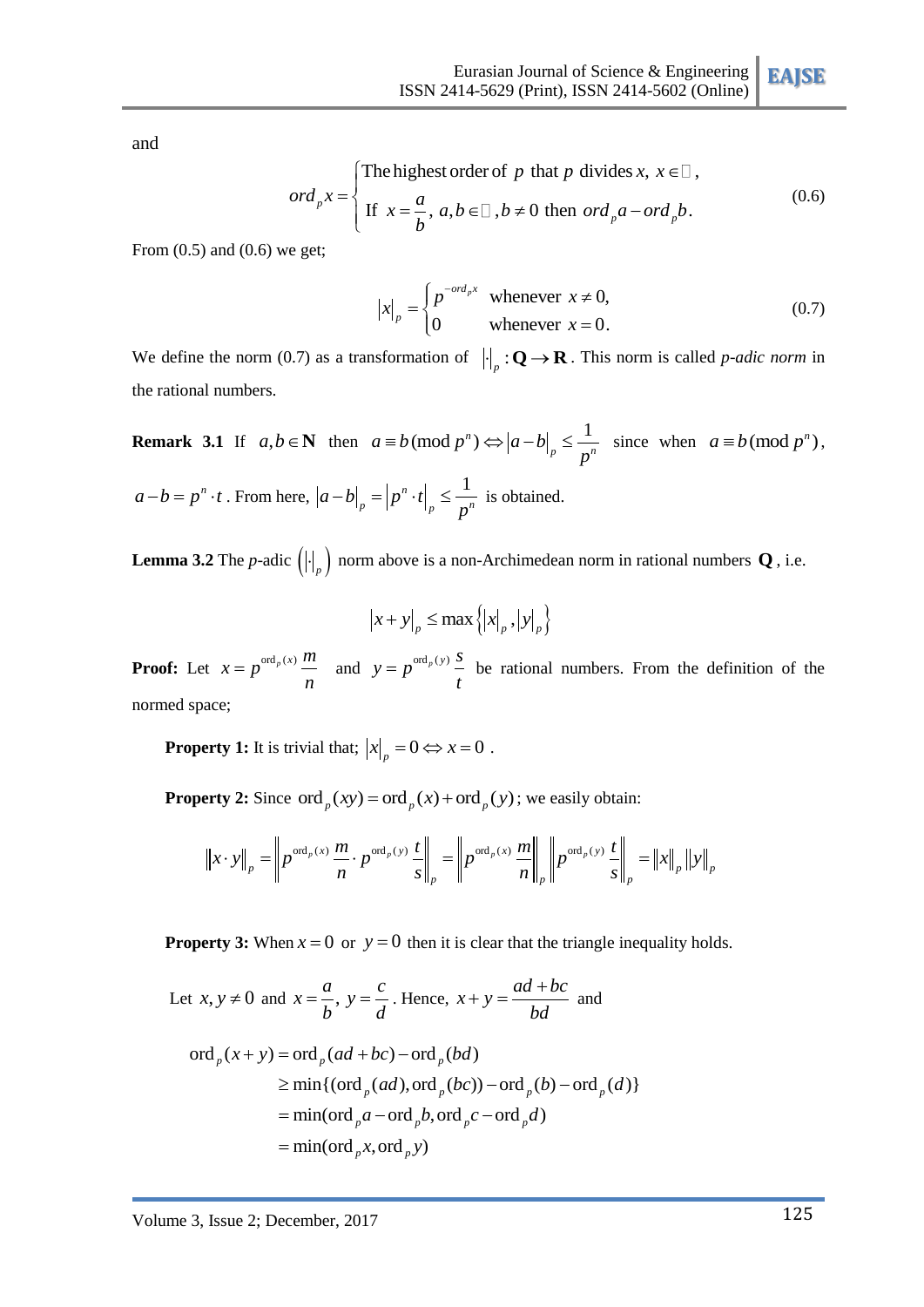Therefore; we obtain

Therefore; we obtain  
\n
$$
|x+y|_p = p^{-\text{ord}_p(x+y)} \le \max(p^{-\text{ord}_p x}, p^{-\text{ord}_p y}) = \max(|x|_p, |y|_p) \le |x|_p + |y|_p.
$$

This provides that the norm  $\left|\cdot\right|_p$  satisfies the strong triangle inequality. Therefore; the norm  $\left|\cdot\right|_p$  is a *non-Archimedean* norm.

**Remark 3.3** Let  $p_1 \neq p_2$  be prime numbers then  $\left|\cdot\right|_{p_1} \neq \left|\cdot\right|_{p_2}$ . Actually, for a sequence  $(x_n) = \left|\frac{p_1}{p_2}\right|$ 2 *n n*  $(x_n) = \left(\frac{p}{p}\right)$ *p*  $\left(p_{1}\right)^{n}$  $=\left(\frac{P_1}{P_2}\right)^{7}$  $|x_n|_{p_1} \to 0$  but  $|x_n|_{p_2} \to \infty$  i.e.  $|x_n|_{p_1}$  $\overline{1}$  $\left| \frac{1}{n} \right| = p_1$ 2 0;  $\begin{array}{c} n \\ 1 \end{array}$   $\begin{array}{c} n \\ -n \end{array}$  $n|_{p_1}$   $\Box$   $\Box$ *p*  $x_{n}\Big|_{p_{1}} = \left|\frac{p_{1}^{n}}{p_{2}^{n}}\right|_{p_{2}} = p$  $=\left|\frac{p_1^n}{n}\right| = p_1^{-n} \to 0; \text{ as } n \to \infty$ but 2  $\overline{c}$  $\left| \frac{1}{n} \right| = p_2^n$ 2  $|x_n|_{\infty} = \left|\frac{P_1}{R}\right| = p_2^n \rightarrow \infty.$  $\begin{array}{c} n \\ 1 \end{array}$   $\begin{array}{c} n \\ n \end{array}$  $n|_{p_2}$   $\Box$ <sub>n</sub>n *p*  $x_n\Big|_{p_2} = \left|\frac{p_1^n}{p_2^n}\right|_{p_2^n} = p_2^n \to \infty$ . as  $n \to \infty$ . Then these norms are different.

Now we are ready to define the *p*-adic numbers field  $\mathbf{Q}_p$ . Let *p* be a prime number then we define  $\mathbf{Q}_p$  respect to the norm (0.7) as a completion of rational numbers  $\mathbf{Q}$ . We can expand  $p$  -adic norm to the *p*-adic field  $\mathbf{Q}_p$ ; i.e.  $\mathbf{Q} \subset \mathbf{Q}_p$ . For all  $x \in \mathbf{Q}_p$ ; let  $g: x \in \mathbf{Q}_p \to ||x||_p$ ,  $f: x \in \mathbf{Q} \to f(x)$ and  $g(x) = f(x)$  then g is called the expansion of f to the p-adic field  $\mathbf{Q}_p$  and p-adic normed space  $(\mathbf{Q}_p, |\cdot|_p)$  is complete.  $\mathbf{Q}_p$  is called p-adic numbers field. Elements of  $\mathbf{Q}_p$  are equivalence classes of Cauchy sequences respect to  $p$  -adic norm.

Let the sequence  $(a_n)$  be a constant Cauchy sequence shown by a for  $a \in \mathbb{Q}_p$ . Hence, due to definition we write *a* as  $a = \sum a_n p^n$ *n*  $n = k$  $a = \sum a_n p$  $\infty$  $=\sum_{n=k} a_n p^n$  and we get the limit of  $(a_n)$  as follows:

$$
|a|_p = \lim_{n \to \infty} |a_n|_p \tag{0.8}
$$

Range set of *p*-adic norms  $\{ \left| \cdot \right|_p \}$  which take the same values in **Q** and **Q**<sub>*p*</sub>, i.e.  $\{ p^n, n \in \mathbb{Z} \} \cup \{ 0 \}$ , holds up sufficiently different condition with Euclidean metric. If we expand p-adic norms  $\left|\cdot\right|_p$  from **Q** to **R** then they can get all negative values. Let  $\forall i > -m$ ,  $0 < d_{-m} < p$  and  $0 \le d_i < p$ , then the following series holds.

$$
\frac{d_{-m}}{p^m} + \frac{d_{-m+1}}{p^{m-1}} + \dots + d_0 + d_1 p + d_2 p^2 + \dots = \sum_{k=-m}^{\infty} d_k p^k
$$
(0.9)

Partial sum of (0.9) constructs a Cauchy sequence since for all  $\dot{\theta} > 0$ , there exists a N and for  $p^{-N} < \delta$  and  $k > n > N$  we get following;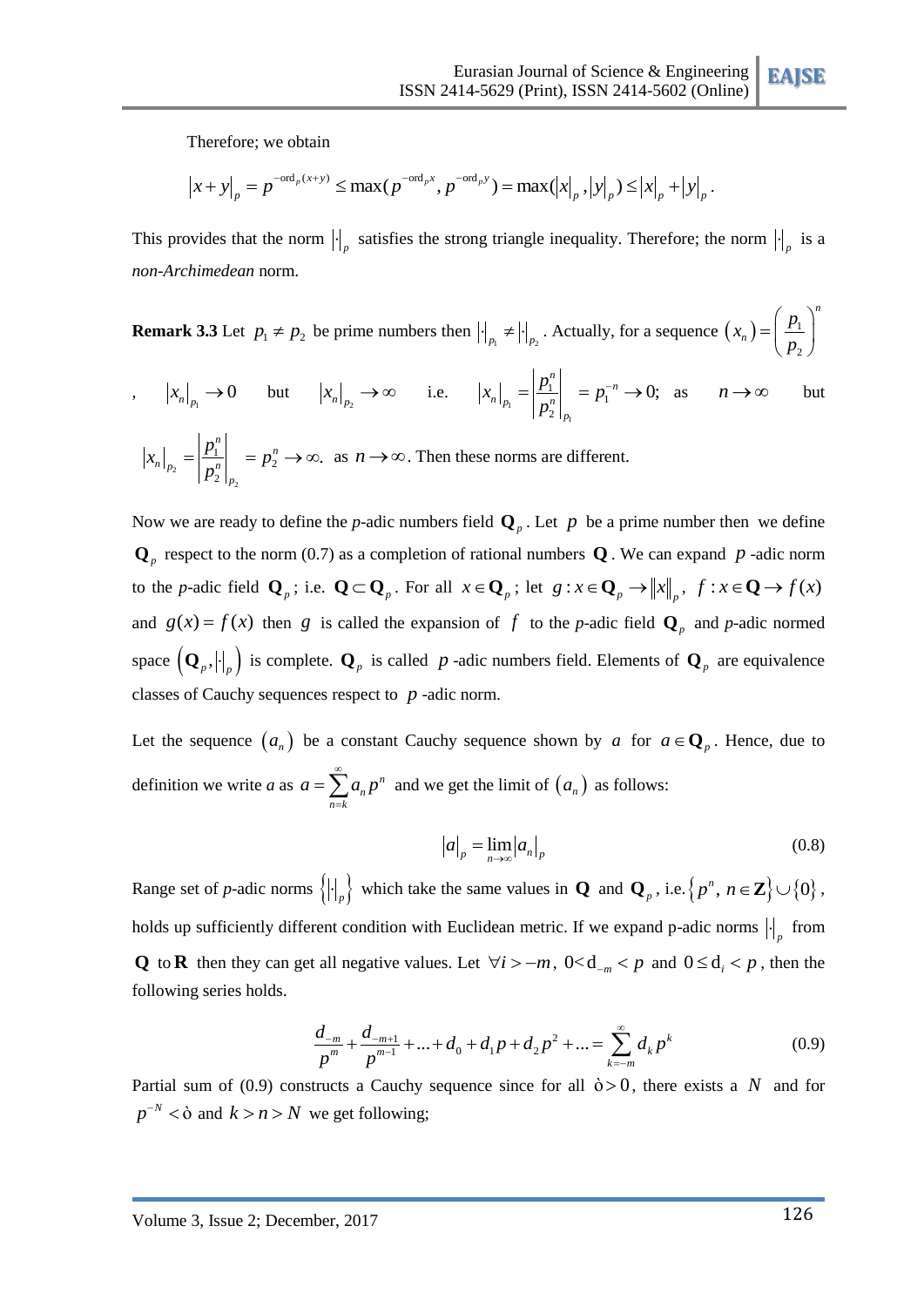$$
\text{ISSN 2414-5629 (Print), ISSN 2414-5602 (Online)} \left\| \sum_{m=1}^{k} d_i p^i - \sum_{m=1}^{n} d_i p^i \right\|_p = \left\| \sum_{n=1}^{k} d_i p^i \right\|_p \le \max_{n < i \le k} (d_i p^i \bigg|_p) \le p^{-N} < \delta \tag{0.10}
$$

Therefore any sequence (0.9) determines an element of **Q***<sup>p</sup>* . This is also conversely true.

Now we need to show that equivalence class of each Cauchy sequence is unique in **Q** .

To prove this fact, we need the following lemma.

**Lemma 3.4** Let  $\alpha \in \{0, 1, 2, ..., p^i - 1\}$ , If  $x \in \mathbb{Q}$  and  $|x|_p \le 1$  then for all *i* there exists only one  $\alpha \in \mathbb{Z}$  that the inequality  $|\alpha - x|$ ,  $\leq p^{-i}$  $\alpha - x \Big|_p \leq p^{-i}$  holds.

**Proof:** Let  $x = \frac{a}{b}$ *b*  $=\frac{a}{b}$  where  $(a,b)=1$ . Since  $|x|_p \leq 1$ , p does not divide b and b, p<sup>i</sup> are relatively prime. Hence, there exists any two integers m, n that  $mb + np^i \equiv 1 \pmod{p}$  holds. Let  $\alpha = a \cdot m$ , then we get

$$
|\alpha - x|_{p} = |\alpha m - \frac{a}{b}|_{p} = |\frac{a}{b}|_{p} |mb - 1|_{p}
$$
  
\n
$$
\leq |mb - 1|_{p} = |np^{i}|_{p} = |n|_{p} p^{-i} \leq p^{-i}.
$$

Finally, impending  $|\alpha - x|$   $\leq p^{-i}$  $\alpha - x\Big|_p \leq p^{-i}$ , we can add a multiple of  $p^i$  to  $\alpha$ , to obtain an integer between 0 and  $p^i$  and still the inequality  $|\alpha - x|$ ,  $\leq p^{-i}$  $\alpha - x \Big|_p \leq p^{-i}$  holds.

**For Instance:** Let  $x = \frac{10}{24}$ 21  $x = \frac{10}{21}$  and  $p = 5$ . It is clear that  $(10,21) = 1$ . From here, let  $(5,21) = 1$ .  $m = 1$ and  $n=1$  since  $\left|\frac{10}{21}\right| = \left|5 \cdot \frac{2}{21}\right| = 5^{-1}$  $_{5}$  |  $2I_{5}$  $\left| \frac{10}{21} \right| = \left| 5 \cdot \frac{2}{21} \right| = 5^{-1} \le 1$  $\frac{10}{21}\Big|_{5} = \Big|5 \cdot \frac{2}{21}\Big|_{5} = 5^{-1} \le 1$ , we get  $1 \cdot 21 + 1 \cdot 5 \equiv 1 \pmod{5}$ . After that for  $\alpha = 5.1 \equiv 0 \pmod{5}$ , we obtain

$$
|\alpha - x|_{5} = \left| 1 \cdot 5 - \frac{10}{21} \right|_{5} = \left| \frac{10}{21} \right|_{5} |1 \cdot 21 - 1|_{5}
$$
  
 
$$
\leq |1 \cdot 21 - 1|_{5} = |1 \cdot 5|_{5} = |1|_{5} 5^{-1} \leq 5^{-1}
$$

and  $\overline{0} \in \{0,1,2,3,4\}$  is unique.

**Theorem 3.5** In  $\mathbf{Q}_p$ , there exists one only one  $(a_i)$  Cauchy sequence presentation that satisfies the following conditions:

- **1)**  $0 \le a_i \le p^i 1$ ,  $a_i \in \mathbb{Z}$ , for  $i = 1, 2, \dots$ ,
- **2**)  $a_i \equiv a_{i+1} \pmod{p^i}$ , for all  $i = 1, 2, ...$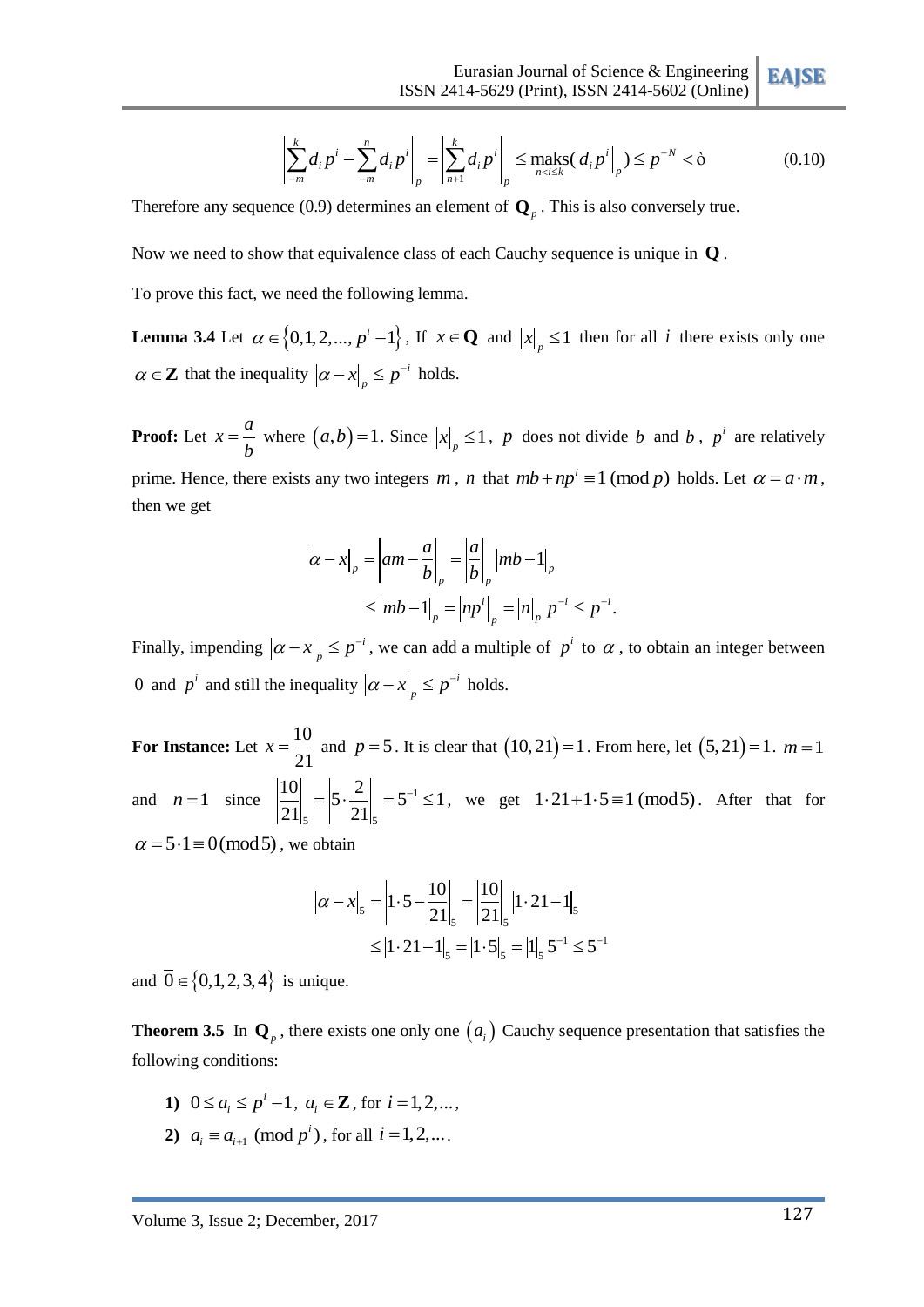For each equivalence class of *a* which holds the inequality,  $|a|_p \leq 1$ .

**Proof:** Let  $(b_i)$  be a Cauchy sequence that shows the equivalence class of a. Here our aim is finding a sequence  $(a_i)$  which satisfies (1) and (2) and equivalent to the sequence  $(b_i)$ . We can ignore initial terms of sequence since  $|b_i|_p \to |a|_p \le 1$  as  $i \to \infty$ . Let  $|b_i|_p \le 1$  for all i and

 $b_i - b_{i'}\Big|_p \le p^{-j}$ ,  $\forall i, i' \ge N(j)$  holds for all  $j = 1, 2,..., N(j)$  positive integer. Let us take the sequence  $N(j)$  be increasing respect to j; hence  $N(j) \geq j$ . From Lemma 3.4, for  $0 \leq a_j < p^j$ , we can find the integers  $a_j$  as  $|a_j - b_{N(j)}|$ 1  $a_j - b_{N(j)} \Big|_p \leq \frac{1}{n^j}$ *p*  $\left[-b_{N(j)}\right]_n \leq \frac{1}{n^j}$ . In order let us show  $a_j \equiv a_{j+1} \pmod{p^j}$  and  $(b_j)$   $\Box$   $(a_j)$ . First claim; since

First claim; since  
\n
$$
a_{j+1} - a_j \Big|_p = \Big| a_{j+1} - b_{N(j+1)} + b_{N(j+1)} - b_{N(j)} - (a_j - b_{N(j)}) \Big|_p
$$
\n
$$
\leq \max \Big( \Big| a_{j+1} - b_{N(j+1)} \Big|_p, \Big| -b_{N(j+1)} + b_{N(j+1)} \Big|_p, \Big| a_j - b_{N(j)} \Big|_p \Big)
$$
\n
$$
\leq \max \Big( \frac{1}{p^{j+1}}, \frac{1}{p^j}, \frac{1}{p^j} \Big) = \frac{1}{p^j}.
$$

then we obtain  $a_j \equiv a_{j+1} \pmod{p^j}$ .

To prove the second claim, let us take a *j*. For all  $i \ge N(j)$ ; we can obtain,

$$
|a_i - b_j|_p = |a_i - a_j + a_j - b_{N(j)} - (b_i - b_{N(j)})|_p
$$
  
\n
$$
\leq \max \left( |a_i - a_j|_p, |a_j - b_{N(j)}|_p, |b_i - b_{N(j)}|_p \right)
$$
  
\n
$$
\leq \max \left( \frac{1}{p^j}, \frac{1}{p^j}, \frac{1}{p^j} \right) = \frac{1}{p^j}.
$$

Therefore  $|a_i - b_i|_p \to 0$ , as  $i \to \infty$ . This proves the equivalency  $(b_j) \Box (a_j)$ .

Now let us prove the uniqueness: Let us take a sequence  $(a'_i)$ , and  $a_{i_0} \neq a'_{i_0}$  for some  $i_0$ . Then,  $a_{i_0} \neq a'_{i_0} \pmod{p^{i_0}}$  since  $0 < a_{i_0}, a'_{i_0} < p^{i_0}$  $0 < a_{i_0}, a'_{i_0} < p^{i_0}$ . Therefore from (2), for  $i > i_0$ , we obtain  $a_i \equiv a_{i_0} \neq a'_{i_0} \equiv a'_i \pmod{p^{i_0}}$  i.e.  $a_i \neq a'_i \pmod{p^{i_0}}$ . This concludes that  $|a_i - a'_i|_p > \frac{1}{n^{i_0}}$ 1  $a_i - a'_i \Big|_p > \frac{1}{n^i}$ *p*  $-a'_i\vert_{\mathcal{A}} > \frac{1}{i}$  for all  $i \ge i_0$ . Hence, this proves that the sequences  $(a_i)$ ,  $(a'_i)$  are not congruent.

From theorem 3.5, every  $a \in \mathbf{Q}_p$  can be represented as  $a = d_0 + d_1 p + d_2 p^2 + ... + d_{i-1} p^{i-1}$  $d_0 + d_1 p + d_2 p^2 + \dots + d_{i-1} p^i$  $a = d_0 + d_1 p + d_2 p^2 + \dots + d_{i-1} p^i$  $\overline{a}$  $=d_0 + d_1 p + d_2 p^2 + ... + d_{i-1} p^{i-1}$  where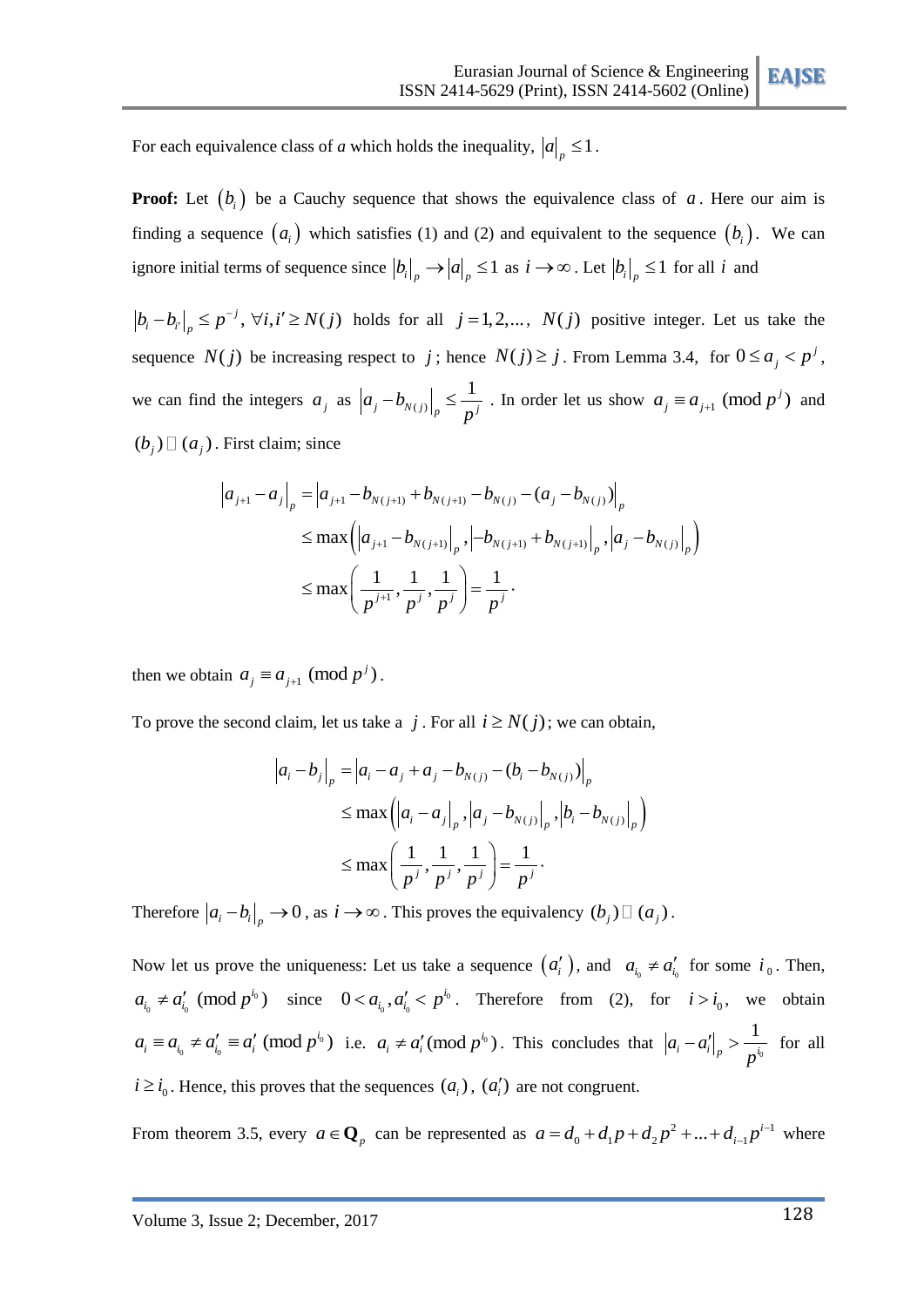$d_i \in \{0, 1, 2, ..., p-1\}$ . And this representation is called the canonic form of *a* and it is unique.

Following proposition shows us the uniqueness of the representation of a p-adic norm.

**Proposition 3.6** Let  $0 \le n < k$  and  $d_k \ne 0$ . Then

$$
|a|_{p} = \begin{cases} p^{-k}, \text{ whenever } a = \sum_{n=0}^{\infty} d_{n} p^{n}, d_{n} \neq 0, \\ p^{m}, \text{ whenever, } a = \sum_{n=-m}^{\infty} d_{n} p^{n}, d_{-m} \neq 0. \end{cases}
$$

**Proof:** The norm  $|a|_p$  is the limit of the partial sum of the p-adic norms of sequences. In the first case: Since  $\left| d_{k} \right|_{p} = 1$  and from strong triangle inequality, we get constants sequence  $p^{-k}, p^{-k}, p^{-k}, \dots$  Hence,  $|a|_p = p^{-k}$  $a|_{p} = p^{-k}$ . If  $a = \sum d_{n} p^{n}$ *n n*= $-m$  $a = \sum d_n p$  $\infty$  $=\sum_{n=-m} d_n p^n$  and  $d_{-m} \neq 0$  then by the same process we obtain,  $|a| = p^m$  $a|_{p} = p^{m}$ .

**Definition 3.7** If the canonic expansion of any  $a \in \mathbb{Q}_p$  includes only non-negative powers of *p* then it is called *p*-adic integer. And the set of  $p$  -adic integers denoted by  $\mathbf{Z}_p$ . It is clear that

$$
\mathbf{Z}_p = \left\{ x \in \mathbf{Q}_p : x = \sum_{i=0}^{\infty} a_i p^i \right\}.
$$

From here we define *p*-adic integers set  $\mathbf{Z}_p$ , as follows:

$$
\mathbf{Z}_{p} = \left\{ a \in \mathbf{Q}_{p} : |a|_{p} \leq 1 \right\}.
$$

Moreover, the set of *p*-adic units is denoted by  $\mathbb{Z}_p^{\times}$  and defined as follows:

$$
\mathbf{Z}_p^{\times} = \left\{ x \in \mathbf{Z}_p : |x|_p = 1 \right\}.
$$

**Theorem 3.8** Each p-adic integer sequence has a convergent subsequence.

**Proof:** Let us remind the subsequences  $(x_{n_k})$  of positive integer sequences  $(x_k)$  s.t.  $n_1 < n_2 < n_3 < ...$  Let  $(x_k) \in \mathbb{Z}_p$  and canonic expansion of each term is  $x_k = ... a_2^k a_1^k a_0^k$  $x_k = ... a_2^k a_1^k a_0^k$ . For the digit  $a_0^k$  $a_0^k$ , since the existence of finite variations we can find infinity subsequence  $(x_{0_k})$  with the last digit  $b_0 \in \{0, 1, 2, ..., p-1\}$ , of the finite digit sequence  $(x_k)$ . If we continue this process with  $b_0$ ,  $b_1$ ,  $b_2$ ,... we can get the following sequence;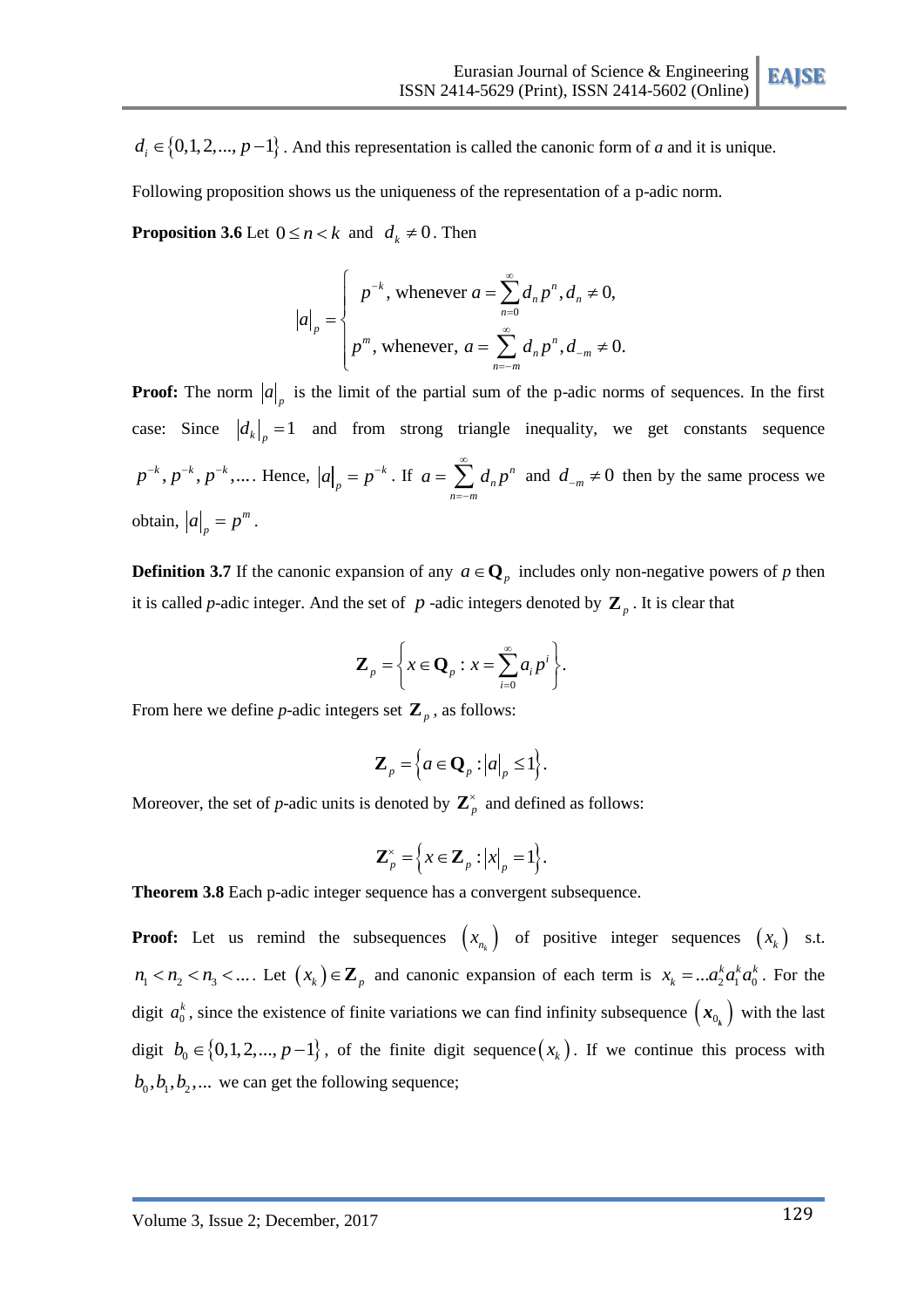$x_{10}$ ,  $x_{11}$ ,  $x_{12}$ , ...,  $x_{1s}$ , ...  $x_{20}, x_{21}, x_{22}, ..., x_{2s}, ...$  $x_{00}, x_{01}, x_{02}, ..., x_{0s}, ...$ ...............................

Here, each sequence is a subsequence of next one and each element of  $n^{th}$  row ends with  $b_n...b_1b_0$ . let  $x_{ij} \in \{x_{j-1}, x_{j-1,j+1}, ...\}$ , for all  $j = 0, 1,...$  Then the diagonal sequence  $x_{00}, x_{11},...$  is still subsequence of original sequence, and it is clear this subsequence converges  $...b_3b_2b_1b_0$ .

### **3.1 p-Adic Expansion of Rational Numbers**

Each rational integer is also *p*-adic integer i.e. each rational integer can be expressed as an expansion of base  $p$ . For instance, the number  $-1$  can be expressed as  $\mathbf{0}$  $1 = (p-1) \sum p^i$ *i*  $(p-1)\sum_{p=0}^{\infty} p^p$  $-1 = (p-1)\sum_{i=0} p^i$ . Then we can express

any *p*-adic integer in  $\mathbf{Z}_p$  as  $\sum_{0}^{5} p^{i} = \frac{1}{1-p}, \frac{1}{1-p} = ...1111$  $i = \frac{1}{1-p}, \frac{1}{1}$ *i*  $\sum_{i=0}^{\infty} p^i = \frac{1}{1-p}$ ,  $\frac{1}{1-p}$  $\overline{a}$  $=\frac{1}{1-\pi}$ ,  $\frac{1}{1-\pi}$  = ...1  $\sum_{i=0} p^{i} = \frac{1}{1-p}, \frac{1}{1-p} = ...1111.$ 

Next theorem provides that each rational number can be expressed as an expansion of *p*-adic numbers.

**Theorem 3.8** Let  $a = ...d_n...d_2d_1d_0d_{-1}...d_m$  be a rational number. If the *p*-adic expansion of *a* is left-hand periodic then this *p*-adic expansion states a rational number.

**Proof:**  $\Rightarrow$ : We can multiply a p-adic number x by the power of p and then we can subtract a

rational number from the result. Any p-adic integer 
$$
x \in \mathbb{Z}_p
$$
 can be expressed as follows:  

$$
x = x_0 + x_1 p + x_2 p^2 + \dots + x_{k-1} p^{k-1} + x_0 p^k + x_1 p^{k+1} + \dots
$$

And let  $a = x_0 + x_1 p + x_2 p^2 + ... + x_{k-1} p^{k-1}$  $x_0 + x_1 p + x_2 p^2 + \ldots + x_{k-1} p^k$  $a = x_0 + x_1 p + x_2 p^2 + ... + x_{k-1} p^k$  $\overline{a}$  $x = x_0 + x_1 p + x_2 p^2 + ... + x_{k-1} p^{k-1}$  be a rational number, x can be stated as follows

$$
x = a(1 + p^{k} + p^{2k} + \dots = a \cdot \frac{1}{1 - p^{k}}.
$$

Then x is a rational.

: Assume that the following p-adic expansion is not a rational number.

$$
\frac{a}{b} = \sum_{i\geq 0} x_i p^i \in \mathbf{Z}_p \tag{0.11}
$$

 $x_0 = x_0$ ,  $x_0 = x_0$ ,  $x_1 = x_0$ ,  $x_1 = x_1$ ,  $x_1 = x_1$ ,  $x_2 = x_1$ <br>
Then, each sequence is a subsequence of usea me and each element of  $y^k$  may ends with  $b_1...b_n$ .<br>
Her, each sequence is a subsequence of usea me and each Suppose that  $(a,b)=1$  and  $(b, p)=1$ . Since  $(b, p<sup>n</sup>)=1$ , there exists such  $c<sub>n</sub>$ ,  $d<sub>n</sub>$  that the equation  $n=1$  $c_n b + d_n p^n = 1$  holds. We get  $a = ac_n b + ad_n p^n$  by multiplying *a*. When we add a multiple of  $p^n$ to  $ac_n$ , we get any two integers  $A_n$  and  $r_n$  where  $0 \le A_n \le p^n - 1$ . Hence,  $a = A_nb + r_np^n$  holds. If we divide both sides of the previous equation by *b* then we obtain

$$
\frac{a}{b} = A_n + \frac{r_n}{b} p^n
$$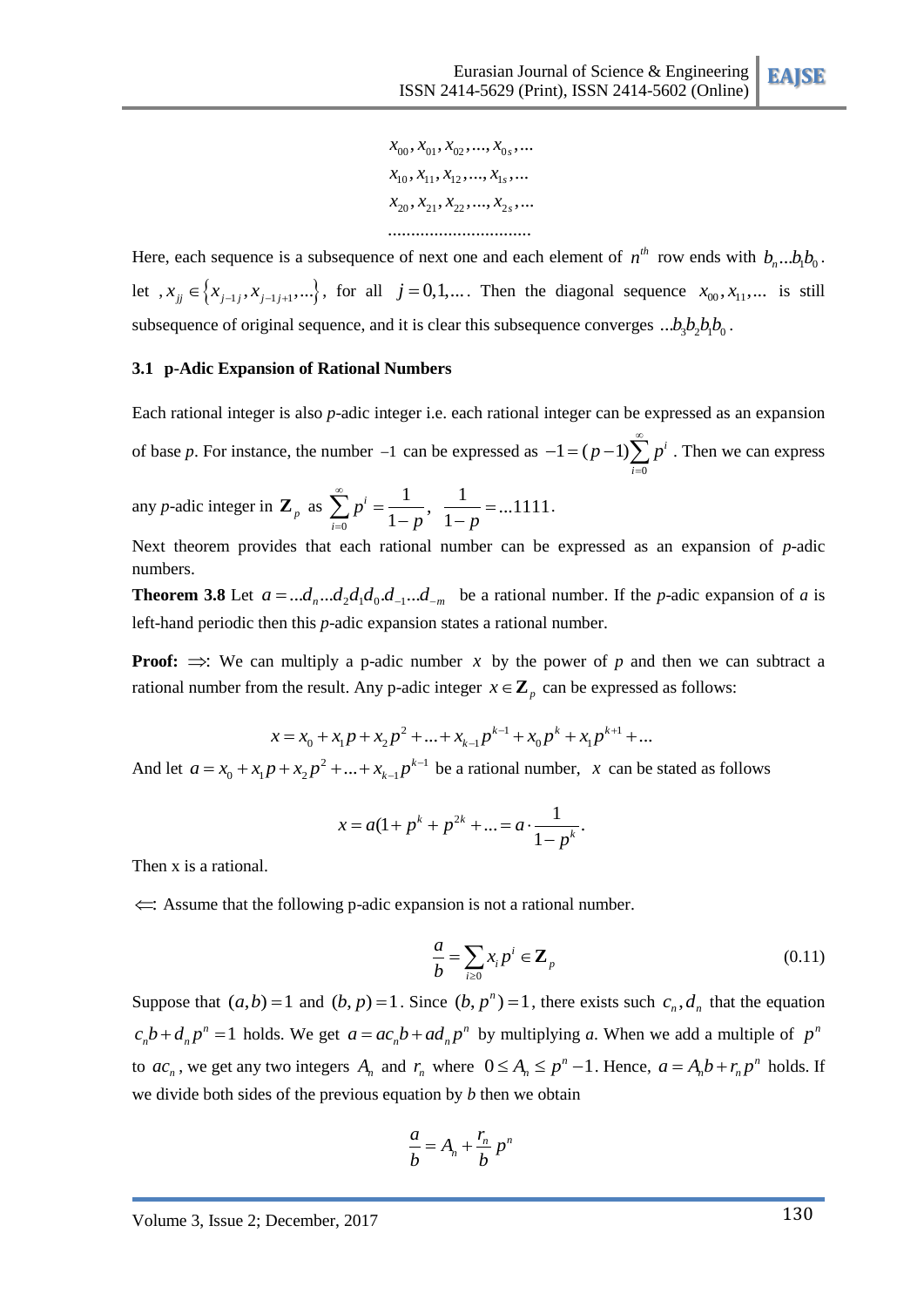Then

$$
\frac{a-(p^n-1)b}{p^n} \le r_n \le \frac{a}{p^n}
$$

since  $r_n = (a - A_n b) / p^n$ . For sufficient big *n*, it becomes  $-b \le r_n \le 0$ . This means that  $r_n$  is finite valuable. Therefore, we can express  $\frac{a}{b}$ *b* as follows:

$$
\frac{a}{b} = A_n + p^n \frac{r_n}{b} = A_{n+1} + p^{n+1} \frac{r_{n+1}}{b}
$$
 (0.12)

 $r_n - pr_{n+1}$ *b*  $\frac{-pr_{n+1}}{b}$  is an integer since  $A_{n+1} - A_n = p^n \left( \frac{r_n - pr_{n+1}}{b} \right)$  $A_{+1} - A_n = p^n \left( \frac{r_n - pr_{n+1}}{b} \right)$  is is an integer and  $(b, p^n) = 1$ . From  $A_{n+1} \equiv A_n \pmod{p^n}$  and Theorem 3.5, the sequence  $(A_n)$  is the partial sum of p-adic canonic

presentation of  $\frac{a}{b}$ *b* For all *n*'s,  $A_{n+1} = A_n + x_n p^n$  and from the assumption (0.11) we obtain  $r_n = x_n b + pr_{n+1}$ . Since  $r_n$  has finite valuable sequence, there exists such an index *m* and a positive integer *P* that  $r_m = r_{m+p}$ . Hence we get

$$
x_m b + pr_{m+1} = x_{m+P} b + pr_{m+P+1}
$$
 (0.13)

Then *p* divides  $x_m - x_{m+p}$  since  $(b, p) = 1$  in the equation  $(x_m - x_{m+p})b = p(r_{m+p+1} - r_{m+1})$ . But from  $x_m$ ,  $x_{m+p} \in \{0,1,..., p-1\}$  we get  $x_m = x_{m+p}$ . If we substitute this in (0.13) we conclude that  $r_{m+1} = r_{m+P+1}$ . If we use same processes then we find  $r_n = r_{n+P}$  and  $x_n = x_{n+P}$   $(n \ge m)$ . This proves the existence P -long period in both  $x_n$  and  $r_n$  for  $n \ge m$ .

#### **4. Conclusion**

In the present work, we gave the definition of the p-adic numbers field and some of its important analysis with proofs. Moreover, we showed some analogy between real numbers and p-adic numbers and some important differences such as ultra-metric triangles.

## **References**

- <span id="page-10-0"></span>Arefeva, I.Y., Dragovich, B., Frampton, P.H., & Volovich, I.V. (1991). The Wave-Function of the Universe and P-Adic Gravity. *Int J Mod Phys A*, 6, 4341-58.
- <span id="page-10-3"></span>Dogan, M. (2015). *Cayley ağacı üzerinde p-adik Ising-Vannimenus ve p-adik -modellerinin padik Gibbs ölçümleri ve faz geçişleri,* PhD Thesis.
- Ganikhodjaev, N.N., Rozikov, U.A. (2009). On Ising Model with Four Competing Interactions on Cayley Tree. *Math Phys Anal Geom*, 12, 141-56.
- Katok, S. (2007). p-Adic Analysis Compared with Real. In. Eds. USA: American Mathematical Society.
- <span id="page-10-1"></span>Khrennikov, A.Y. (1997). Non-Archimedean Analysis: Quantum paradoxes, Dynamical systems and Biological models. In. Eds. Dordrecht: Kluwer Academic Publisher, p. 376.
- <span id="page-10-2"></span>Khrennikov, A.Y., Ludkovsky, S. (2003). Stochastic processes on non-Archimedean spaces with values in non-Archimedean fields. *Markov Process Relat*, 9, 131-62.